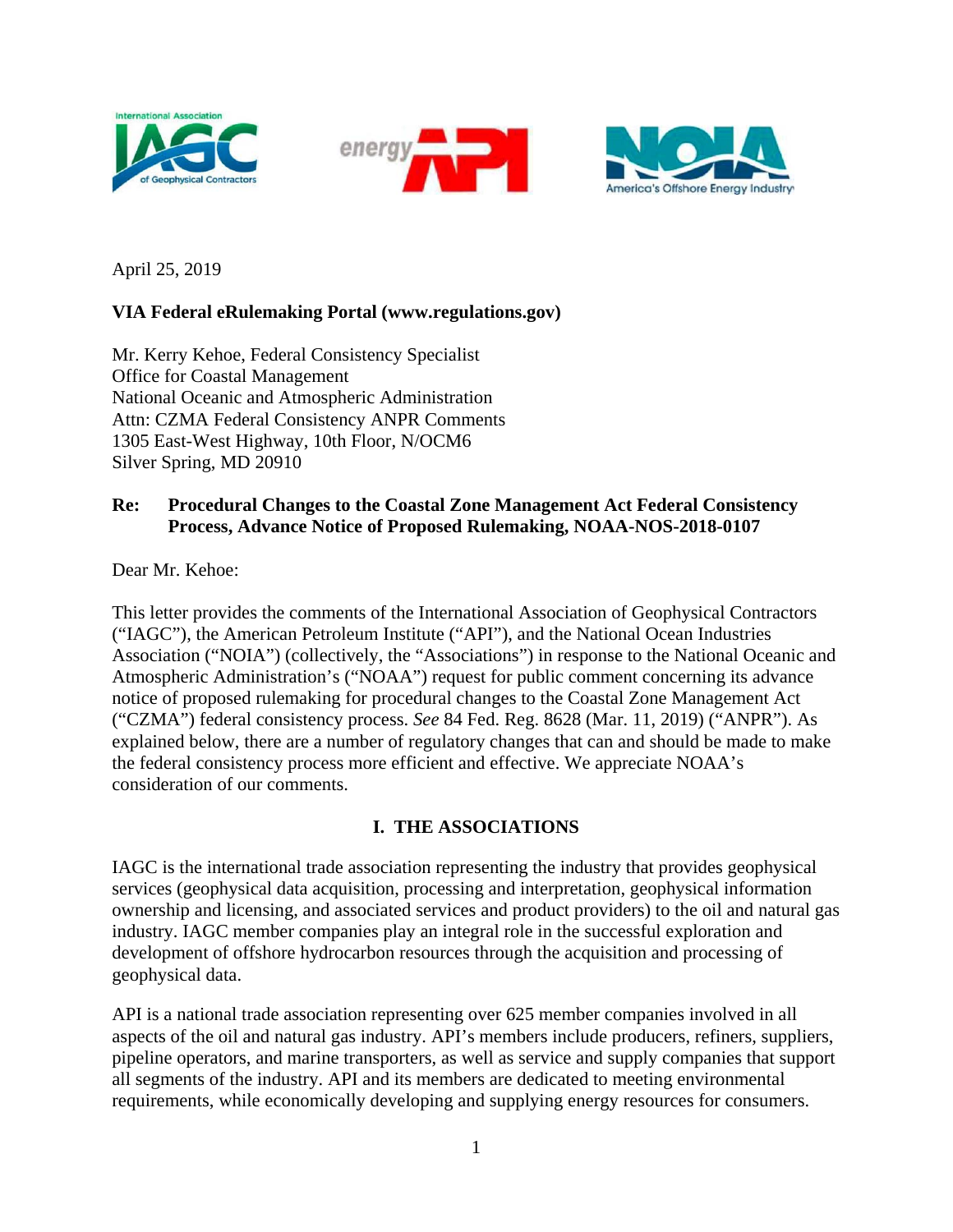NOIA is the only national trade association representing all segments of the offshore industry with an interest in the exploration and production of both traditional and renewable energy resources on the United States' outer continental shelf ("OCS"). NOIA's membership comprises approximately 250 member companies engaged in a variety of business activities, including production, drilling, engineering, marine and air transport, offshore construction, equipment manufacture and supply, telecommunications, finance and insurance, and renewable energy.

# **II. COMMENTS**

The ANPR specifically requests public input on the following issues:

A. "What changes could be made to NOAA's federal consistency regulations at 15 CFR part 930 that could streamline federal consistency reviews and provide industry with greater predictability when making large investments in offshore renewable and non-renewable energy development?" 84 Fed. Reg. at 8632.

B. "[W]hether and how NOAA could achieve greater efficiency to process an appeal in less time and increase predictability in the outcome of an appeal—while continuing to meet the requirements and purposes of the CZMA—by limiting the Secretary of Commerce's review of an appeal of a state's objection to an OCS oil and gas Development and Production Plan or Development Operations and Coordination Document, to information that the Secretary of Commerce had not previously considered in an appeal of an OCS oil and gas Exploration Plan for the same lease block." *Id*.

We address these topics in subsections A and B, below.

# **A. Streamlining and Improving Predictability of the Consistency Process.**

Below, we present a number of suggested modifications to Subparts C, D, E, and H of the regulations implementing the CZMA consistency provisions. We intend for these proposed modifications to increase regulatory efficiency and improve predictability for the regulated community.

### **1. OCS activities should not be** *presumed* **to affect state coastal zone resources.**

The touchstone for initiation of the CZMA consistency process—whether applicable to federal or private applicant activities—is that the proposed activity must *affect* "any land or water use or natural resource" of the state. *See* 16 U.S.C. § 1456(c)(1)(A), (c)(3)(A). The current consistency regulations establish a process in which a state either (i) unilaterally presumes, in practice, that certain "federal license or permit activities" affect state resources by its "listing" of such activities or (ii) requests review of "unlisted" activities on the basis that those activities have coastal effects that are "reasonably foreseeable." 15 C.F.R. §§ 930.53, 930.54.

The Associations recommend that NOAA modify the regulations to clarify that licenses and permits for activities that occur on the OCS (outside of the coastal zone) *cannot* be included as "listed activities" under 15 C.F.R. § 930.53. The Associations are concerned that the current regulations allow the states to *presume* that such OCS activities *will affect* a state's coastal uses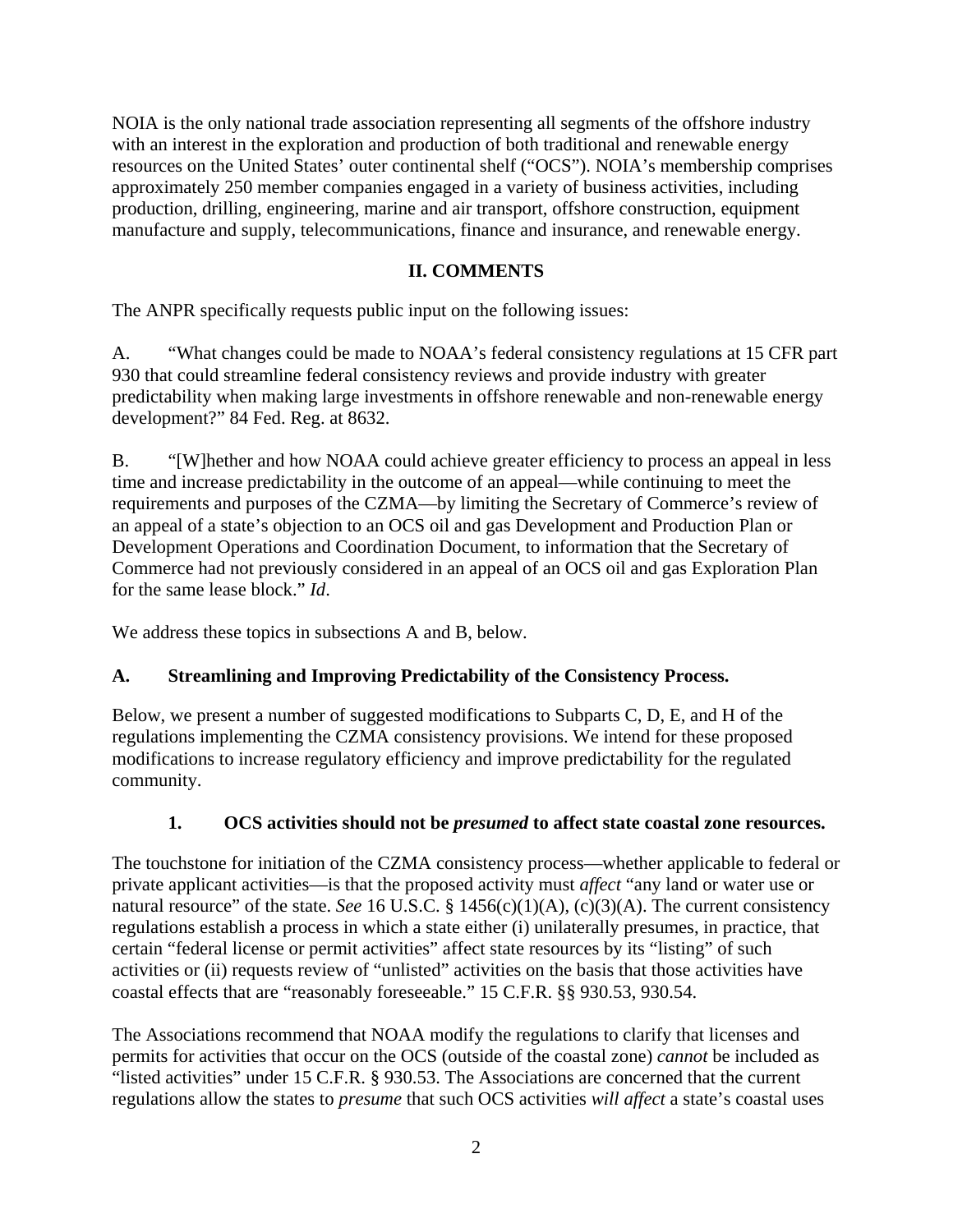and resources by simply listing them and without expending the necessary effort to understand the scope and reasonably foreseeable effects of specific OCS activities. Whether or not an OCS activity will have reasonably foreseeable effects on a state's coastal uses and resources can only be determined on a case-by-case basis in light of the fact-based impact analysis of the proposed activity. This determination must involve the federal agency, the state, and the applicant—it should not be unilaterally presumed by the state in the first instance. Existing state lists typically describe effects generically (*i.e.*, "OCS plans and permits") and provide no meaningful information to applicants or to federal agencies about how the state has considered coastal effects associated with specific activities. Case-by-case review is part of the existing process for unlisted federal license or permit activities, which is the appropriate means of determining whether an activity proposed for the OCS is subject to consistency review.

Accordingly, we recommend that NOAA revise the regulations to specify that any OCS activities (whether covered by Subpart D or Subpart E of the regulations) are subject to the process set forth in 15 C.F.R.  $\frac{8}{9}$  930.54, *not*  $\frac{8}{9}$  930.53.<sup>1</sup> With this regulatory modification, federal agencies or applicants could choose to provide a consistency certification in the first instance at their own election or, alternatively, a state could request review pursuant to the process set forth in 15 C.F.R. § 930.54.

## **2. States must clearly identify enforceable policies applicable to unlisted activities early in the process.**

When a state requests review of an unlisted activity under 15 C.F.R. § 930.54, the state should be required to specifically identify and justify the relevant and applicable enforceable policies of the state's coastal program as part of the "analysis" required by § 930.54(b). It can be difficult for applicants to ascertain which enforceable policies of a state's coastal program should apply to an activity on the OCS because many state program policies are written to expressly address activities in the coastal zone, and OCS activities are not, by definition, within a state's coastal zone. Requiring states to specify the policies that apply to an unlisted activity will create more efficiency in the process for determining whether the state's request for consistency review should be granted.

For instance, the Director will be able to evaluate whether unlisted activities will have reasonably foreseeable effects on coastal uses and resources in an *informed* way if the state is required to specifically identify and justify policies that form the basis for its request for review. Additionally, applicants will be better positioned to address state concerns if they know the specific and relevant enforceable policies that form the basis for the state's request for review early in the process. For example, if a state's request is granted and the applicant is required to provide a consistency certification, it will be far more efficient for the applicant to have already been informed about which state enforceable policies are relevant to the certification. Without that information, the applicant is required to "guess" when it prepares the certification, and if the applicant guesses wrong, the state may delay the six-month process under 15 C.F.R. § 930.60 by requesting more information. Early identification of applicable enforceable policies would allow

 $\overline{a}$ 

<sup>&</sup>lt;sup>1</sup> This would also require modification to, or elimination of, 15 C.F.R. § 930.74.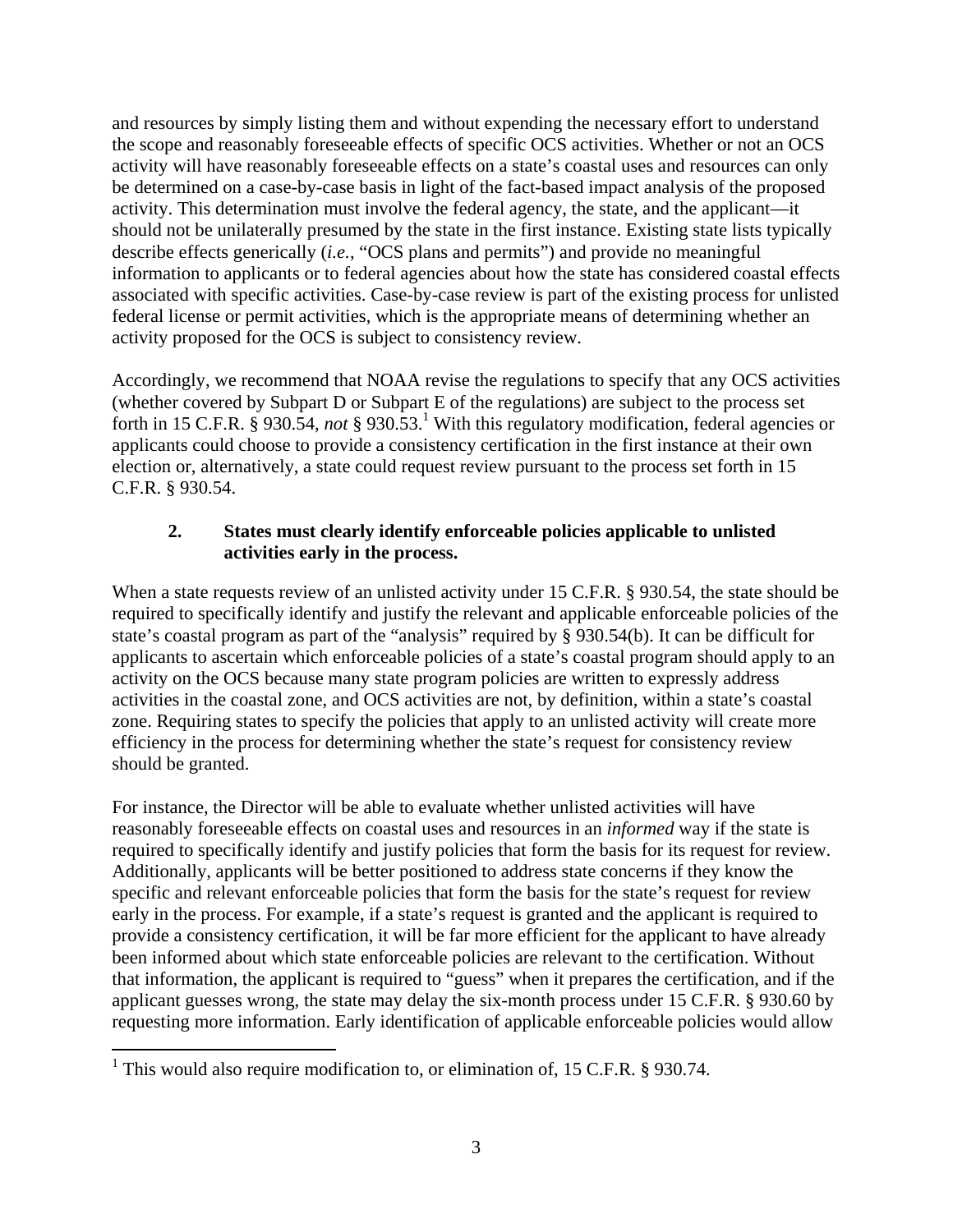an applicant to address such policies *before* submitting its consistency certification rather than in the middle of the review process, which would also help to avoid time-consuming appeals involving issues that could have been addressed earlier in the process.

# **3. NOAA should clarify the definition of "Federal agency activity."**

The current regulations define "Federal agency activity" to include "any functions *performed* by or on behalf of a Federal agency." 15 C.F.R. § 930.31(a) (emphasis added); *see* 16 U.S.C. §  $1456(c)(1)(C)$  (Federal agency activity is "carr[ied] out"). Notwithstanding this language, a federal district court recently held that a programmatic environmental assessment ("EA") that contemplated future offshore authorizations to use well simulation technologies was a "Federal agency activity" subject to consistency review under the CZMA.<sup>2</sup> In so doing, the court construed the programmatic EA as a "plan that is used to direct future agency actions."<sup>3</sup> This decision misinterprets the National Environmental Policy Act ("NEPA") and the CZMA.

Any EA (or environmental impact statement) prepared under NEPA is simply the agency's evaluation of the environmental impacts of a *separate* federal activity.<sup>4</sup> An EA is not a "plan" or any other type of federal action. When, in the case of a programmatic EA, the federal agency conducts a programmatic evaluation of the potential effects of future activities (as NEPA encourages), then the CZMA applies to those *future activities*, not to the environmental review document. In other words, the NEPA document is not a "function performed by" a federal agency; rather, it evaluates the effects of functions performed by, or actions authorized by, federal agencies.<sup>5</sup>

Accordingly, to prevent similar misinterpretations in the future, NOAA should modify 15 C.F.R. § 930.31(a) to clarify that NEPA documents are *not* "Federal agency activities" subject to consistency review. Additionally, NOAA should amend § 930.31(a) to expressly exclude from the definition of "federal agency action" any action that (i) has the effect of maintaining in place

<sup>3</sup> *Id*. (citing 15 C.F.R. § 930.31).

1

<sup>4</sup> *See Dep't of Transp. v. Pub. Citizen*, 541 U.S. 752, 756-57 (2004) ("NEPA imposes only procedural requirements on federal agencies with a particular focus on requiring agencies to undertake analyses of the environmental impact of their proposals and actions.").

 $<sup>5</sup>$  The court's opinion also wrongly results in duplicate consistency review of the effects of the</sup> activities that will ultimately be authorized—once when the EA is subjected to review under 16 U.S.C. § 1456(c)(1) and again when the actual activities are evaluated under 16 U.S.C. § 1456(c)(3). This directly contradicts established law. *See California v. Norton*, 311 F.3d 1162, 1170 (9th Cir. 2002) ("Sections  $(c)(1)$  and  $(c)(3)$  are mutually exclusive ....").

<sup>2</sup> *See Envtl. Def. Ctr. v. Bureau of Ocean Energy Mgmt*., Case No. CV 16-8418 PSG, Dkt. 126, at 37 (C.D. Cal. Nov. 9, 2018).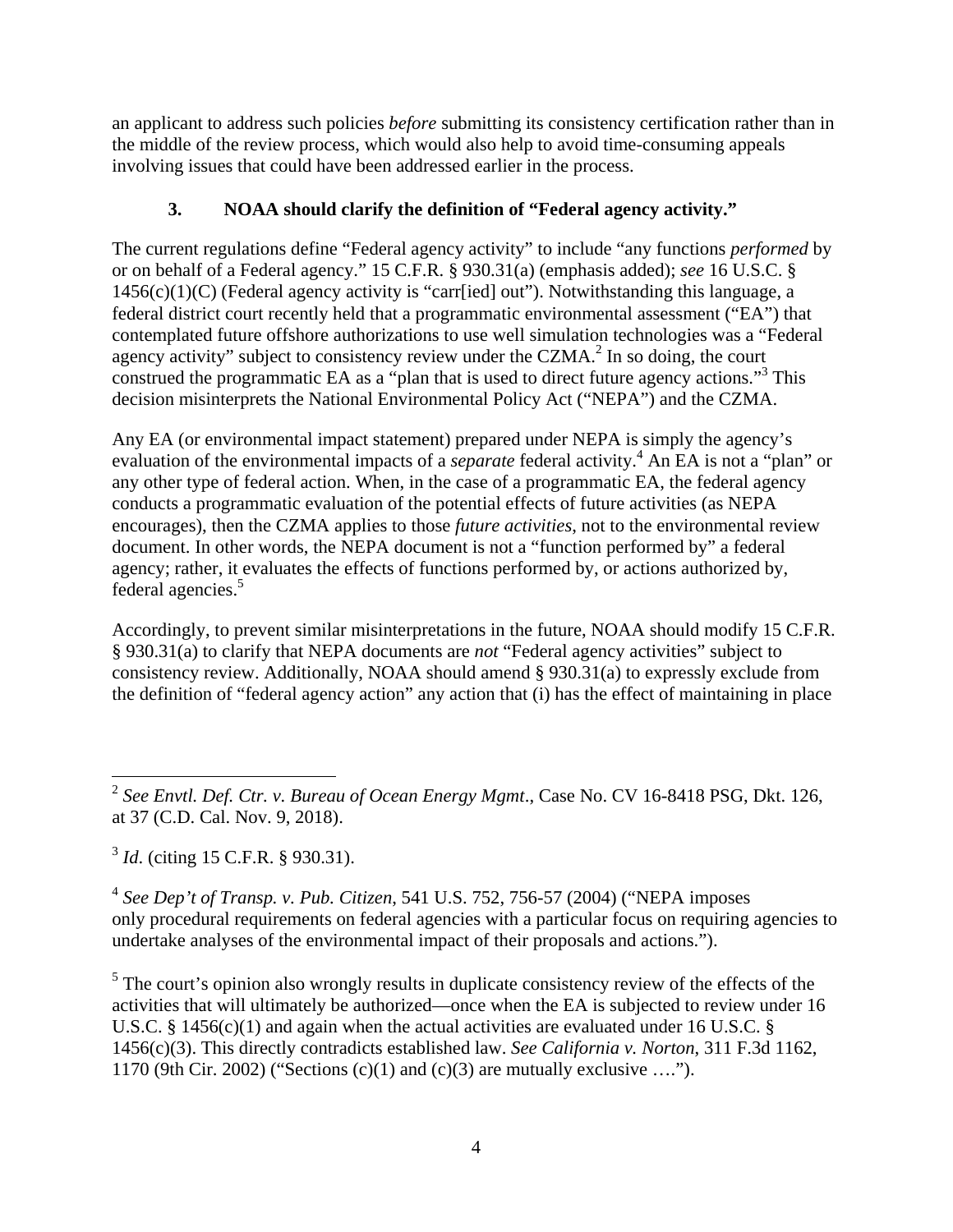a lease that was the subject of consistency review and approval at the lease sale stage, and (ii) extends without expanding the rights conveyed in the lease.<sup>6</sup>

### **4. NOAA should amend the definition of "consistent to the maximum extent practicable."**

Current regulations provide that "all Federal agency activities including development projects affecting any coastal use or resource will be undertaken in a manner *consistent to the maximum extent practicable* with the enforceable policies of approved management programs." 15 C.F.R. § 930.30 (emphasis added). This standard—"consistent to the maximum extent practicable"—is referenced throughout Subpart C of the consistency regulations. *See, e.g.*, *id*. §§ 930.34, 930.36, 930.39, 930.43, 930.45. The regulations define "consistent to the maximum extent practicable" as meaning "fully consistent with the enforceable policies of management programs unless full consistency is prohibited by existing law applicable to the Federal agency." *Id.* § 930.32(a)(1). However, this definition is incomplete and ignores the natural meaning of "practicable," which connotes something that can be reasonably performed. The current definition addresses only *legality* and does not speak to whether the enforceable policies at issue can reasonably be adhered to in a practical sense. This definition should be amended to say that "practicable" means *technologically, economically, and operationally feasible* (in addition to consistent with federal law).

### **5. The supplemental coordination provisions should be modified to provide necessary clarification and predictability.**

Supplemental coordination is required if an activity will affect a coastal use or resource in a manner that is "substantially different" than described in the consistency certification. *See* 15 C.F.R. § 930.66. However, the regulations are unhelpfully ambiguous on key aspects of the supplemental coordination process. Modifications to § 930.66 are badly needed to provide clarity for the regulated community and to prevent the misuse of this provision, which can substantially delay and complicate the regulatory process. To assist the understanding of our proposed modifications, we provide the current language of § 930.66:

> (a) For federal license or permit proposed activities that were previously determined by the State agency to be consistent with the management program, but which have not yet begun, applicants shall further coordinate with the State agency and prepare a supplemental consistency certification if the proposed activity will affect any coastal use or resource substantially different than originally described. Substantially different coastal effects are reasonably foreseeable if:

 6 To eliminate any potential for ambiguity, NOAA should correspondingly clarify in 15 C.F.R. § 930.37 that NEPA documents are not "Federal agency activities" under § 930.31(a), and should eliminate the last sentence of § 930.37.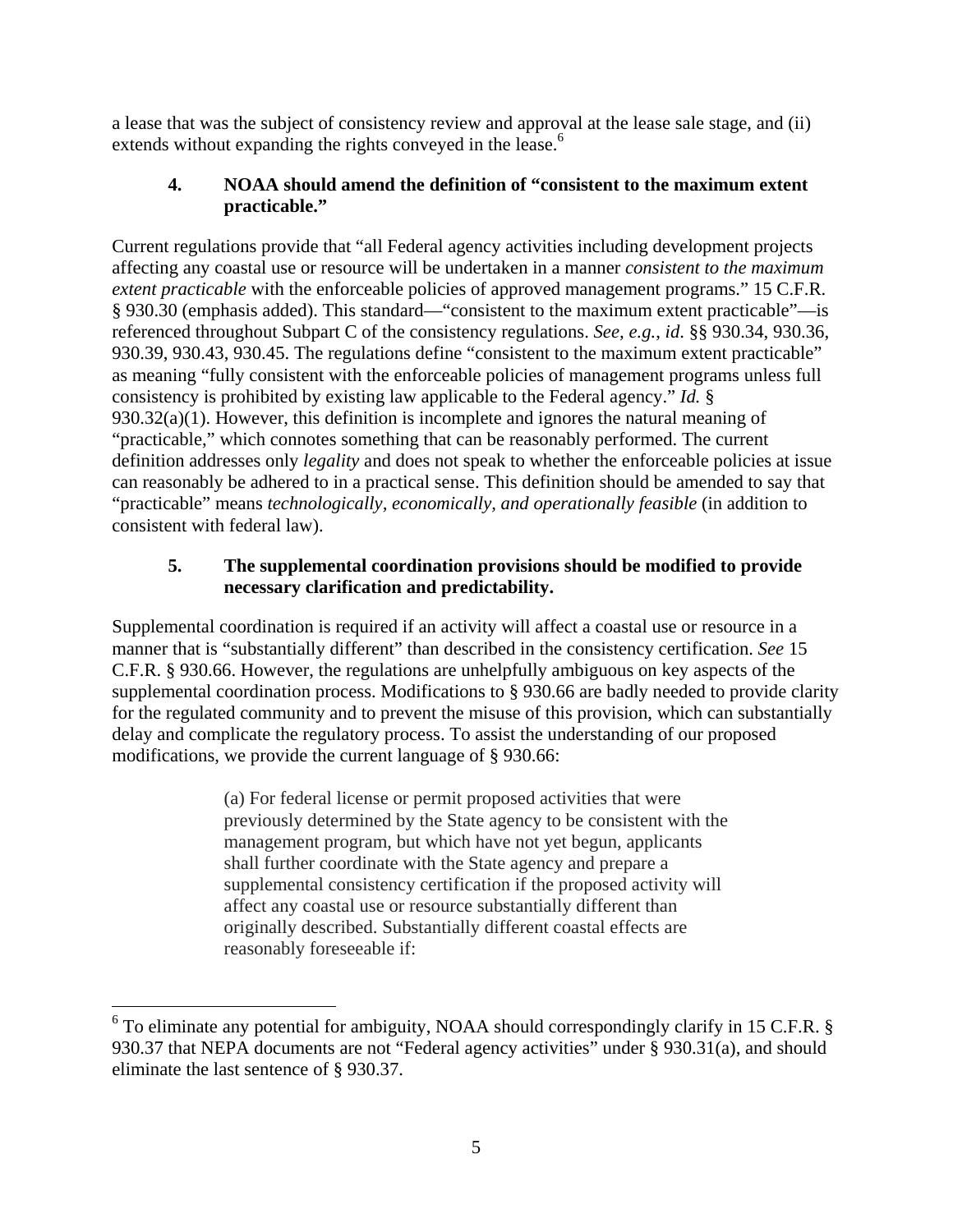(1) The applicant makes substantial changes in the proposed activity that are relevant to management program enforceable policies; or

(2) There are significant new circumstances or information relevant to the proposed activity and the proposed activity's effect on any coastal use or resource.

(3) Substantial changes were made to the activity during the period of the State agency's initial review and the State agency did not receive notice of the substantial changes during its review period, and these changes are relevant to management program enforceable policies and/or affect coastal uses or resources.

(b) The State agency may notify the applicant, the Federal agency and the Director of proposed activities which the State agency believes should be subject to supplemental coordination. The State agency's notification shall include information supporting a finding of substantially different coastal effects than originally described and the relevant enforceable policies, and may recommend modifications to the proposed activity (if any) that would allow the applicant to implement the proposed activity consistent with the management program. State agency notification under subsection (b) does not remove the requirement under subsection (a) for applicants to notify State agencies.

15 C.F.R. § 930.66. We propose modifications to this regulatory language as follows.

*First*, § 930.66 is silent on the issue of *who* decides whether substantially different effects are reasonably foreseeable. The regulations should be amended and clarified to expressly state that the *federal agency* must specifically and timely make this determination in response to a state notification, just as is done for federal licenses and permits. *See, e.g., id.* § 930.51(e).<sup>7</sup> Without this clarification, there is no guidance as to *what* happens or *who* acts in response to a state notification under § 930.66.

*Second*, § 930.66 should be amended to add a new subsection stating that if the federal agency determines that there is no basis for supplemental coordination, it can proceed to issue the requested licenses and permits. This clarification is necessary to prevent delays that would otherwise result from the existing regulatory ambiguity.

 $\overline{a}$ 

<sup>&</sup>lt;sup>7</sup> In this light, 15 C.F.R. § 930.51(e) should also be amended to create a less ambiguous process by specifically eliminating the last two sentences of that subsection. The process should simply be that the federal agency makes the determination, after consulting as appropriate, with the purpose of *objectively* identifying activities or effects that have not been previously reviewed.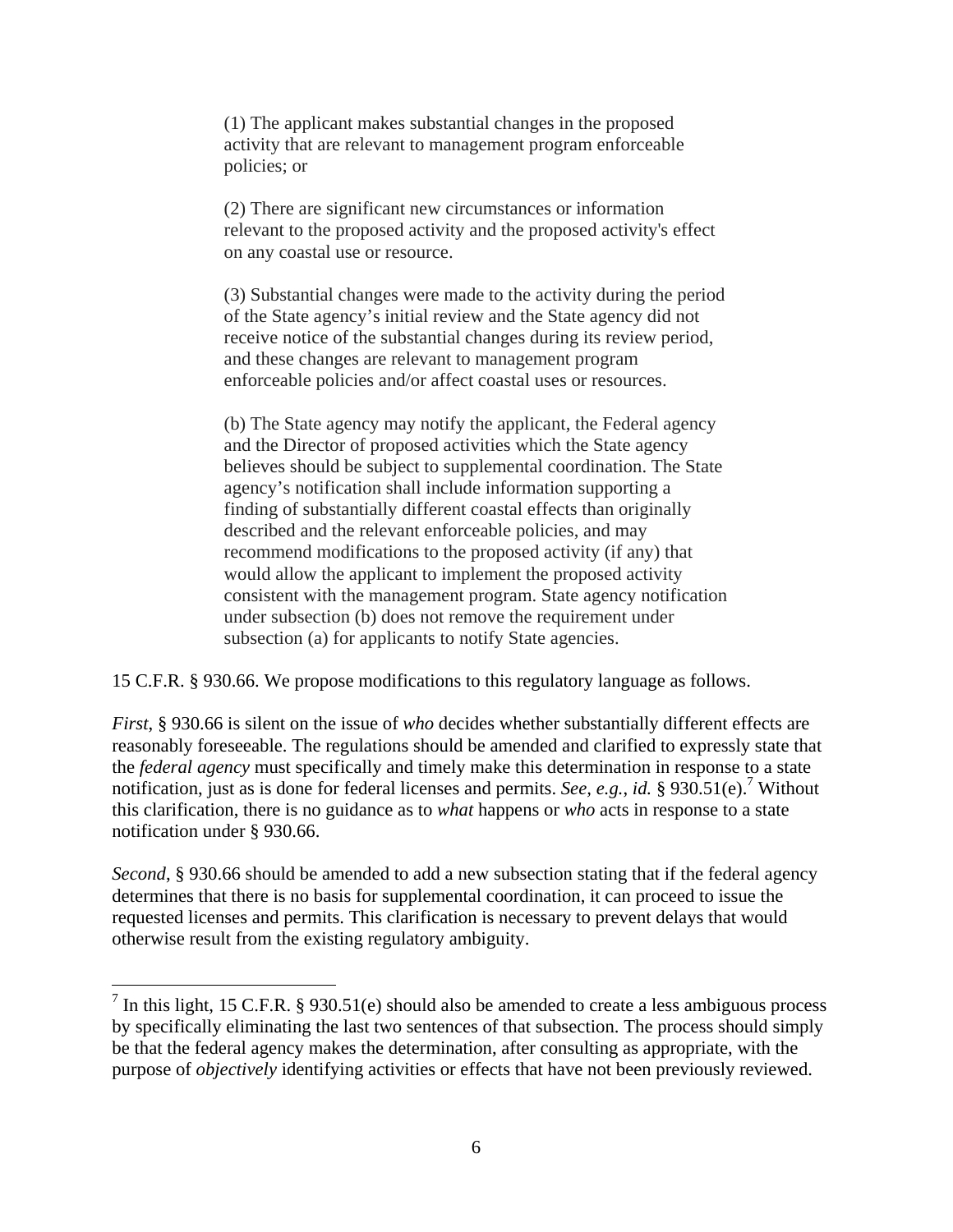*Third*, there is a disconnect between the "will affect" language of the first sentence of § 930.66(a) and the "reasonably foreseeable" definition in the second sentence of that subsection. The regulatory language should clarify that the standard applicable in this subsection is either "will affect" or "reasonably foreseeable." We recommend that NOAA substitute "Substantially different coastal effects are reasonably foreseeable if:" with "This may occur if:".

*Fourth*, subsections (a)(1), (a)(2), and (a)(3) present unhelpful ambiguities. Subsections (a)(1) and (a)(2) describe alternative means of determining whether substantially different effects are reasonably foreseeable, as indicated by the use of the conjunctive "or" between those provisions. However, there is no conjunction between subsections  $(a)(2)$  and  $(a)(3)$ . Moreover, the purpose of subsection (a)(3) is unclear, as that subsection appears to be subsumed by subsection (a)(1). Any perceived need for the content of subsection (a)(3) could be addressed by adding the phrase "not previously reviewed by the state" to subsection (a)(1) (and eliminating subsection (a)(3)).<sup>8</sup>

*Finally*, § 930.66 should be amended with a new subsection that clarifies that new studies and information that describe the same types of effects that were previously reviewed in the consistency process are *not* a basis for supplemental coordination. The touchstone for supplemental coordination is the demonstration of reasonably foreseeable *unanticipated effects*. The process could be indefinitely delayed if states were simply allowed to trigger § 930.66 on the sole basis of new information becoming available without any consideration of whether new effects are presented.<sup>9</sup>

## **6. Specific modifications to the appeal process will improve efficiency and predictability.**

Lastly, we have identified a few opportunities for regulatory efficiency in the appeal process set forth in Subpart H of the regulations. Specifically, we encourage NOAA to consider the following modifications to improve the appeal process:

• There is no need for public notice and comment at the appeal stage. Public input is already provided under the consistency review process, and public input is also provided on specific issues involving OCS activities through other federal processes. *See* 15 C.F.R. § 930.42. To the extent the Secretary desires input from other federal agencies regarding the national interest or national security issues relevant to an appeal, it can request information from such agencies. Eliminating the unnecessary and duplicative public input process at § 930.42 would shorten the appeal timeframe and increase predictability.

1

<sup>&</sup>lt;sup>8</sup> With the suggested revision, subsection (a)(1) would read: "The applicant makes substantial changes in the proposed activity not previously reviewed by the state that are relevant to management program enforceable policies; or".

<sup>&</sup>lt;sup>9</sup> For example, the State of North Carolina attempted to reopen its consistency concurrence on a seismic survey planned for the Atlantic OCS under § 930.66 on the basis of new scientific studies that simply addressed effects that had already been fully considered. This resulted in unnecessary effort and delay on the part of the applicant and the involved federal agency.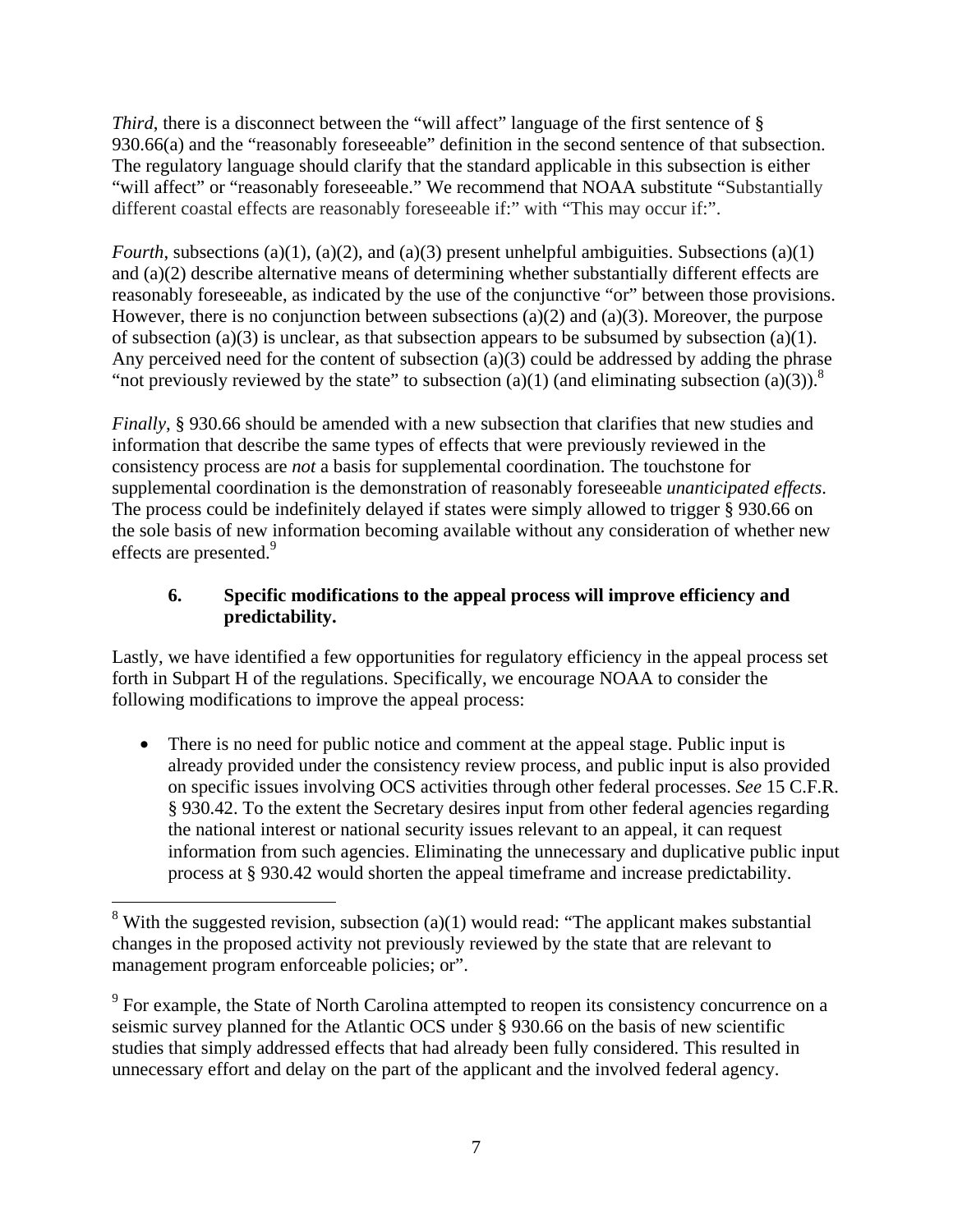- The regulations allow the Secretary to remand an appeal to the state in certain circumstances. *See* 15 C.F.R. § 930.129(d). To increase predictability for the applicant, a remand should be allowed *only* if the applicant consents to a remand.
- The regulations allow the Secretary to initiate review after a state completes its review, even if the applicant does not request review. *See* 15 C.F.R. § 930.131. We see no reason that the Secretary would need this authority if (i) the state has concurred with the applicant's consistency determination or (ii) neither the state nor the applicant has filed an appeal. Eliminating § 930.131 would improve efficiency and predictability.

### **B. Consistency Review Should Be Limited to Information and Issues Not Previously Considered.**

In this section, we address the second issue identified in the ANPR. Specifically, we strongly believe that both efficiency and predictability would be improved "by limiting the Secretary of Commerce's review of an appeal of a state's objection to an OCS oil and gas Development and Production Plan ['DPP'] or Development Operations and Coordination Document ['DOCD'] to information that the Secretary of Commerce had not previously considered in an appeal of an OCS oil and gas Exploration Plan for the same lease block." 84 Fed. Reg. at 8632. We provide the following points in support of this approach.

*First*, the approach suggested in the ANPR presents a reasonable and substantively practical approach for ensuring that CZMA consistency review is meaningful and not redundant. With the change suggested by the ANPR, the consistency process would simply apply to each subsequent stage of the Outer Continental Shelf Lands Act ("OCSLA") process *only to the extent* that each subsequent stage contemplates activities with demonstrated significant coastal effects that were *not* addressed in the consistency process for an earlier stage.<sup>10</sup> For example, the coastal effects of any activities evaluated for consistency during a lease sale review need not be reconsidered during the exploration plan ("EP") or DPP review. Similarly, activities evaluated for consistency during an EP review should not be re-evaluated during a DPP review. To the extent the effects of any OCS activity have already been reviewed, additional review of the same activities and effects at a later stage has no substantive purpose and creates great opportunity for misuse. The regulations should be modified to encourage efficient and non-duplicative consistency review of OCS plans.

Moreover, much of the information that is required for EPs such as hazards reports, biological and cultural surveys, spill response plans, and vessel activity estimates (*see* 30 C.F.R. §§ 550.211-.228) is similar to that provided with DPPs and DOCDs (*see id*. §§ 550.241-.262). Also, because deepwater OCS operations are characterized by a very limited number of wells and

 $\overline{a}$ 

 $10$  Because any unaddressed effects associated with subsequent stage activities would be limited and narrow, NOAA should consider shortening the six-month review process under 15 C.F.R. § 930.62 for any such activities to three months or less. This would create further efficiencies in the process.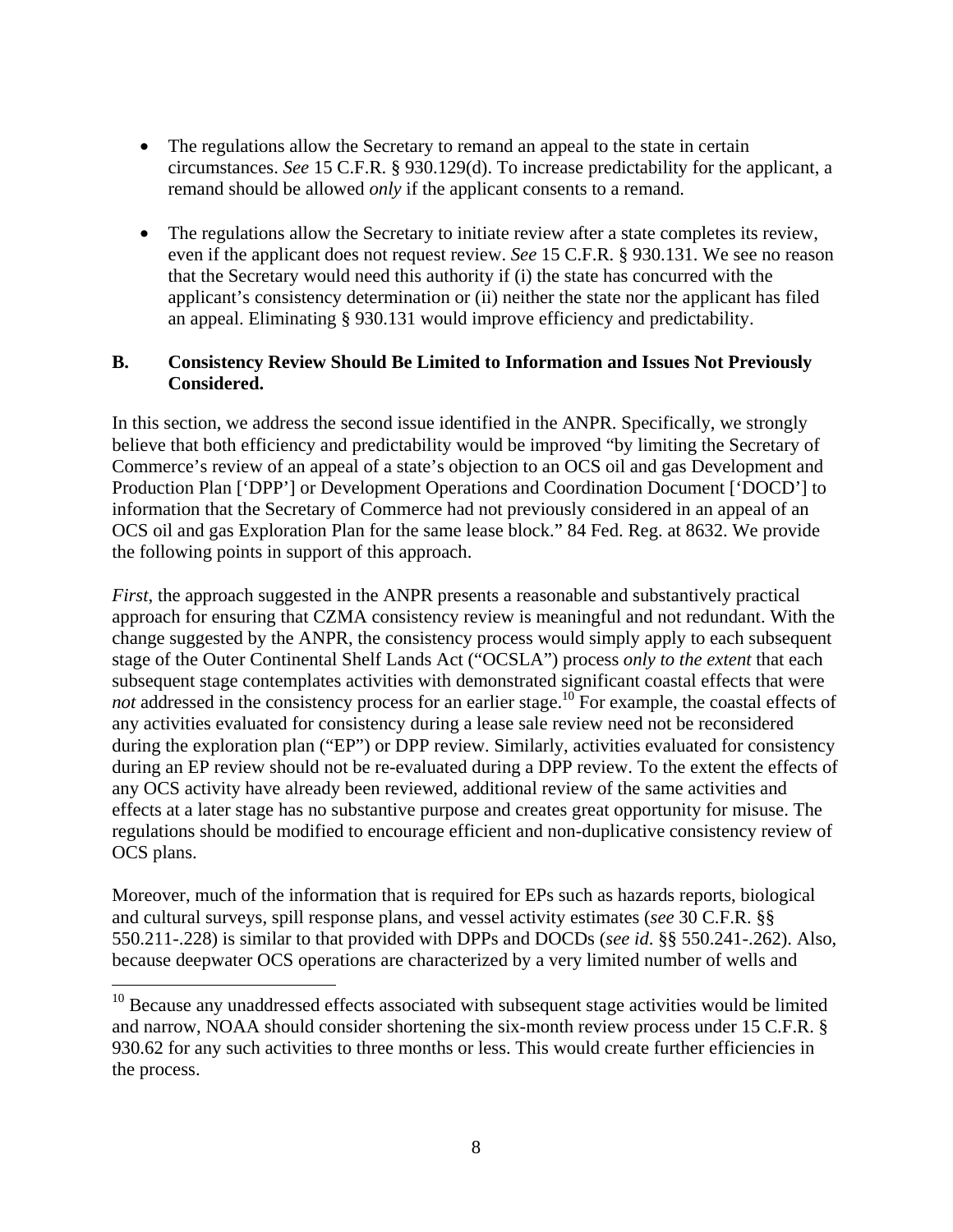surface facilities, the magnitude of potential coastal impacts may not vary significantly between the exploration and development phases. In some cases, wells drilled under an EP are completed as production wells and tied back to an existing surface facility that has already been reviewed for consistency. The EP and DPP/DOCD are thus essentially the same from a coastal impact standpoint. The Associations therefore agree with the ANPR's suggestion that NOAA should limit the opportunity for state objections to consistency determinations on such DPPs or DOCDs. Additionally, NOAA should restrict the opportunity to object to EPs, DPPs, and DOCDs based on potential impacts that are not incrementally significant and are similar to those that have already been evaluated in the review of other projects.

*Second*, there is nothing novel about the approach suggested in the ANPR. Indeed, it would establish a framework that is similar to the "tiering" and "incorporation by reference" practices used in many forms of environmental review under other statutes, such as NEPA. NEPA review frequently occurs through a tiered framework in which previous NEPA documents can be relied upon for future actions or incorporated by reference into future NEPA documents as appropriate, including for activities being conducted pursuant to OCSLA. *See, e.g.*, 40 C.F.R. §§ 1502.20, 1502.21, 1508.28. By aligning with processes already used for NEPA review, limiting consistency review only to information and issues not previously considered would further streamline the regulatory process.

*Third*, the approach suggested in the ANPR could be further improved by amending 15 C.F.R. § 930.71. Specifically, the CZMA provides that the approval of an EP or DPP shall be deemed to constitute the approval of any license of permit (*e.g.*, an application for permit to drill ("APD")) that is "described in detail" in the EP or DPP. 16 U.S.C.  $\S$  1456(c)(3)(B). NOAA should expand the definition in § 930.71 by including an additional sentence providing that the approval of an OCS plan by the Secretary constitutes a binding determination that all licenses or permits with respect to activities pursuant to that plan have been adequately described in that plan. This would help to avoid inefficient and time-consuming disputes about whether an APD must go through its own consistency review whenever the lessee intends to engage in drilling techniques that were not explicitly discussed in an EP or DPP that went through consistency review and approval.

*Finally*, the ANPR's suggested regulatory modification should not be limited to activities subject to Subpart E of the consistency regulations. As noted in the ANPR, geological and geophysical ("G&G") surveys often occur as off-lease activities subject to review under Subpart D. Nonetheless, subsequent G&G surveys may be conducted on-lease, and those surveys may occur on the same lease blocks as previous off-lease surveys. In this event, there is no need to conduct a second consistency review for subsequent G&G activities under Subpart E if the enforceable policies or the effects on coastal uses and resources have not changed since the last consistency review.

#### **III. CONCLUSION**

In sum, the Associations appreciate this opportunity to provide input on regulatory updates to streamline and improve the predictability and efficiency of the federal consistency review process under the CZMA. As set forth above, there are a number of simple modifications that can and should be made to greatly improve the consistency process for all parties involved. We look forward to providing further comments on a proposed rule in the near future.